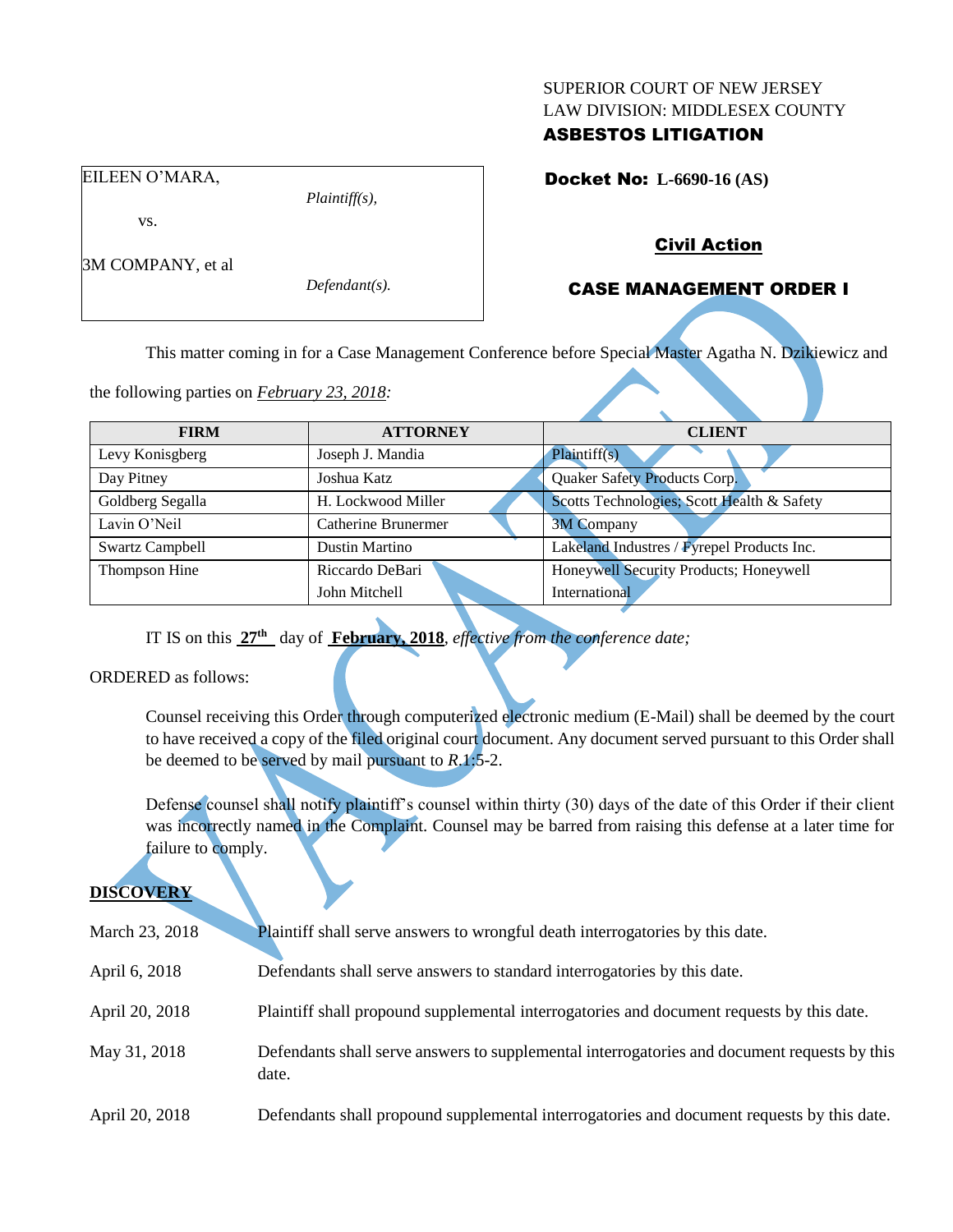| May 31, 2018  | Plaintiff shall serve answers to supplemental interrogatories and document requests by this<br>date.                                                                                                        |
|---------------|-------------------------------------------------------------------------------------------------------------------------------------------------------------------------------------------------------------|
| July 31, 2018 | Fact discovery, including depositions, shall be completed by this date. Plaintiff's counsel shall<br>contact the Special Master within one week of this deadline if all fact discovery is not<br>completed. |

August 31, 2018 Depositions of corporate representatives shall be completed by this date.

#### **EARLY SETTLEMENT**

April 30, 2019 Settlement demands shall be served on all counsel and the Special Master by this date.

### **SUMMARY JUDGMENT MOTION PRACTICE**

| March 15, 2019 | Plaintiff's counsel shall advise, in writing, of intent not to oppose motions by this date. |
|----------------|---------------------------------------------------------------------------------------------|
|                |                                                                                             |
| March 29, 2019 | Summary judgment motions shall be filed no later than this date.                            |
|                |                                                                                             |
| April 26, 2019 | Last return date for summary judgment motions.                                              |

### **MEDICAL DEFENSE**

- March 23, 2018 Plaintiff shall serve executed medical authorizations by this date.
- October 31, 2018 Plaintiff shall serve medical expert reports by this date.
- January 7, 2019 Defendants shall identify its medical experts and serve medical reports, if any, by this date. In addition, defendants shall notify plaintiff's counsel (as well as all counsel of record) of a joinder in an expert medical defense by this date.

### **LIABILITY EXPERT REPORTS**

October 31, 2018 Plaintiff shall identify its liability experts and serve liability expert reports or a certified expert statement by this date or waive any opportunity to rely on liability expert testimony.

January 7, 2019 Defendants shall identify its liability experts and serve liability expert reports, if any, by this date or waive any opportunity to rely on liability expert testimony.

# **ECONOMIST EXPERT REPORTS**

October 31, 2018 Plaintiff shall identify its expert economists and serve expert economist report(s), if any, by this date or waive any opportunity to rely on economic expert testimony.

January 7, 2019 Defendants shall identify its expert economists and serve expert economist report(s), if any, by this date or waive any opportunity to rely on economic expert testimony.

#### **EXPERT DEPOSITIONS**

February 15, 2019 Expert depositions shall be completed by this date. To the extent that plaintiff and defendant generic experts have been deposed before, the parties seeking that deposition in this case must file an application before the Special Master and demonstrate the necessity for that deposition.

 $\_$  ,  $\_$  ,  $\_$  ,  $\_$  ,  $\_$  ,  $\_$  ,  $\_$  ,  $\_$  ,  $\_$  ,  $\_$  ,  $\_$  ,  $\_$  ,  $\_$  ,  $\_$  ,  $\_$  ,  $\_$  ,  $\_$  ,  $\_$  ,  $\_$  ,  $\_$  ,  $\_$  ,  $\_$  ,  $\_$  ,  $\_$  ,  $\_$  ,  $\_$  ,  $\_$  ,  $\_$  ,  $\_$  ,  $\_$  ,  $\_$  ,  $\_$  ,  $\_$  ,  $\_$  ,  $\_$  ,  $\_$  ,  $\_$  ,